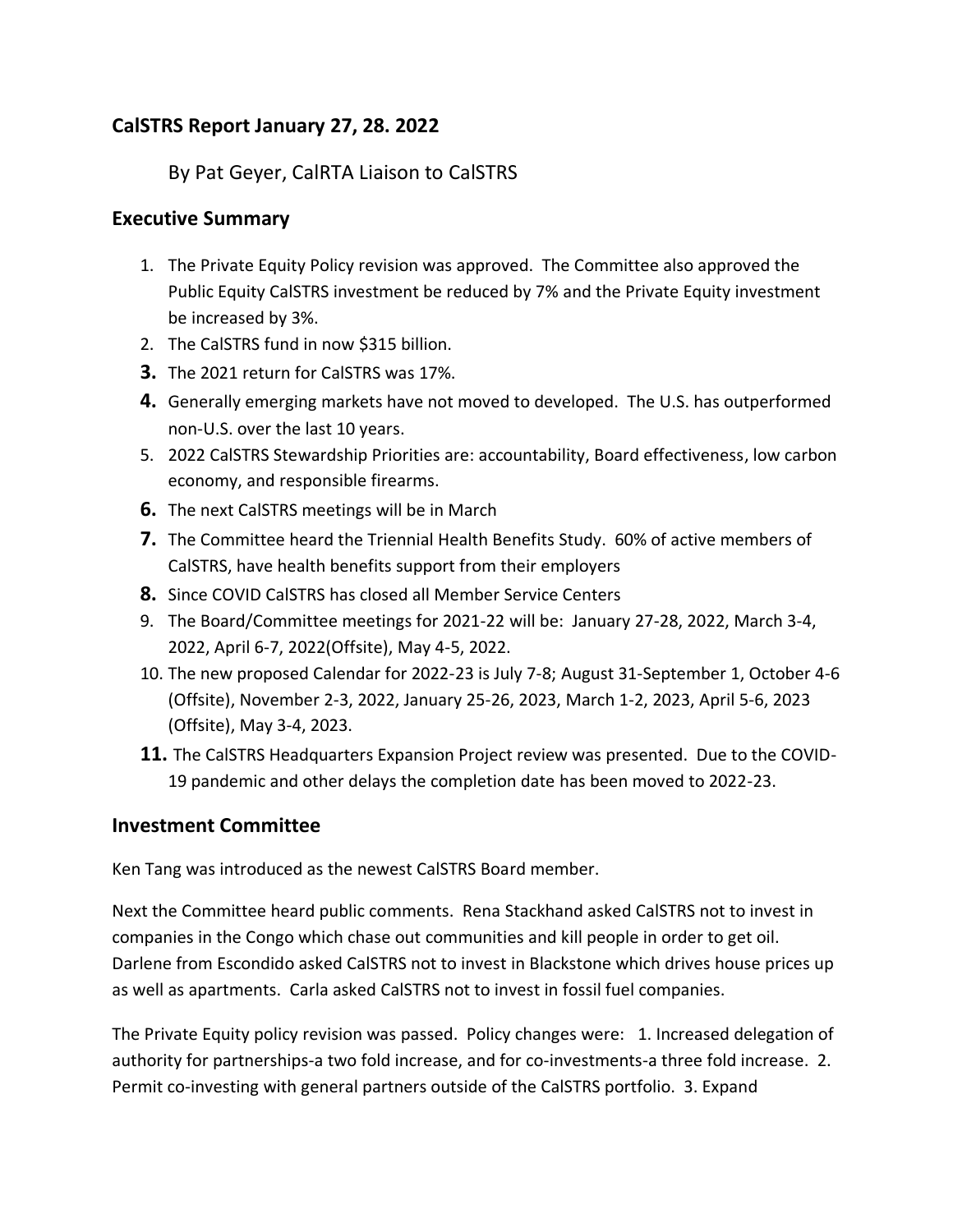permissible terms of co-investments. 4. Provide more flexibility with respect to co-investing and by special mandate managers. 5. Update the diversifications section of the policy. 6. Update the reporting section of the policy.

Discussion followed. Ted Ferguson of Meketa mentioned other co-investment risks. They were more volatility, large size of transaction, and new managers. CalSTRS Board member Harry Keeley asked if it was a big company should not the 2% investment be smaller because of the size of investment. Scott Chan (CalSTRS staff) responded that CalSTRS may want a larger risk because of the size of the fund. Board member, Betty Yee was concerned about CalSTRS getting a bad reputation. Other concerns were (1) getting invested with undesireable partners, diversity and sustainability. Staff replied that these were not problems.

Public comment was (1) against CalSTRS co-investments which companies that were investing in the Congo – clearing forests and running out families. (2) Against investing in Blackstone.

The Private Equity Policy revision was approved. The Committee also approved the Public Equity CalSTRS investment be reduced by 7% and the Private Equity investment be increased by 3%.

Christopher Ailman presented the Chief Investment Officer's Report. Assumptions about growth are low, even as low as 0%. Investment allocation is the most important investment decision. Inflation is commodity related. There is a possibility of an Opportunistic Portfolio but there are concerns about risk. All changes take more time because of the present environment. Non-U.S. stocks have not had as much growth. The next CalSTRS meetings will be in March.

The CalSTRS fund reached \$327 billion in December an all-time high. The 2021 return for CalSTRS was 17%. The CalSTRS fund in now \$315 billion. The Fed has supported the market, perhaps too much. Generally CalSTRS has out-performed the market by 16% over 3 years, and by 12% over 5 years. Key risks are: COVID, Fed Policy, inflation. Possible surprises are: the pandemic, cyber-attack, climate, social unrest. Generally emerging markets have not moved to developed. The U.S. has outperformed non-U.S. over the last 10 years.

2022 CalSTRS Stewardship Priorities are: accountability, Board effectiveness, low carbon economy, and responsible firearms.

#### **Benefits and Services Committee**

The Committee heard the Triennial Health Benefits Study. 60% of active members of CalSTRS, have health benefits support from their employers. About 50% of retirees receive health benefits from former employers. For the 2019-20 school year active members paid on average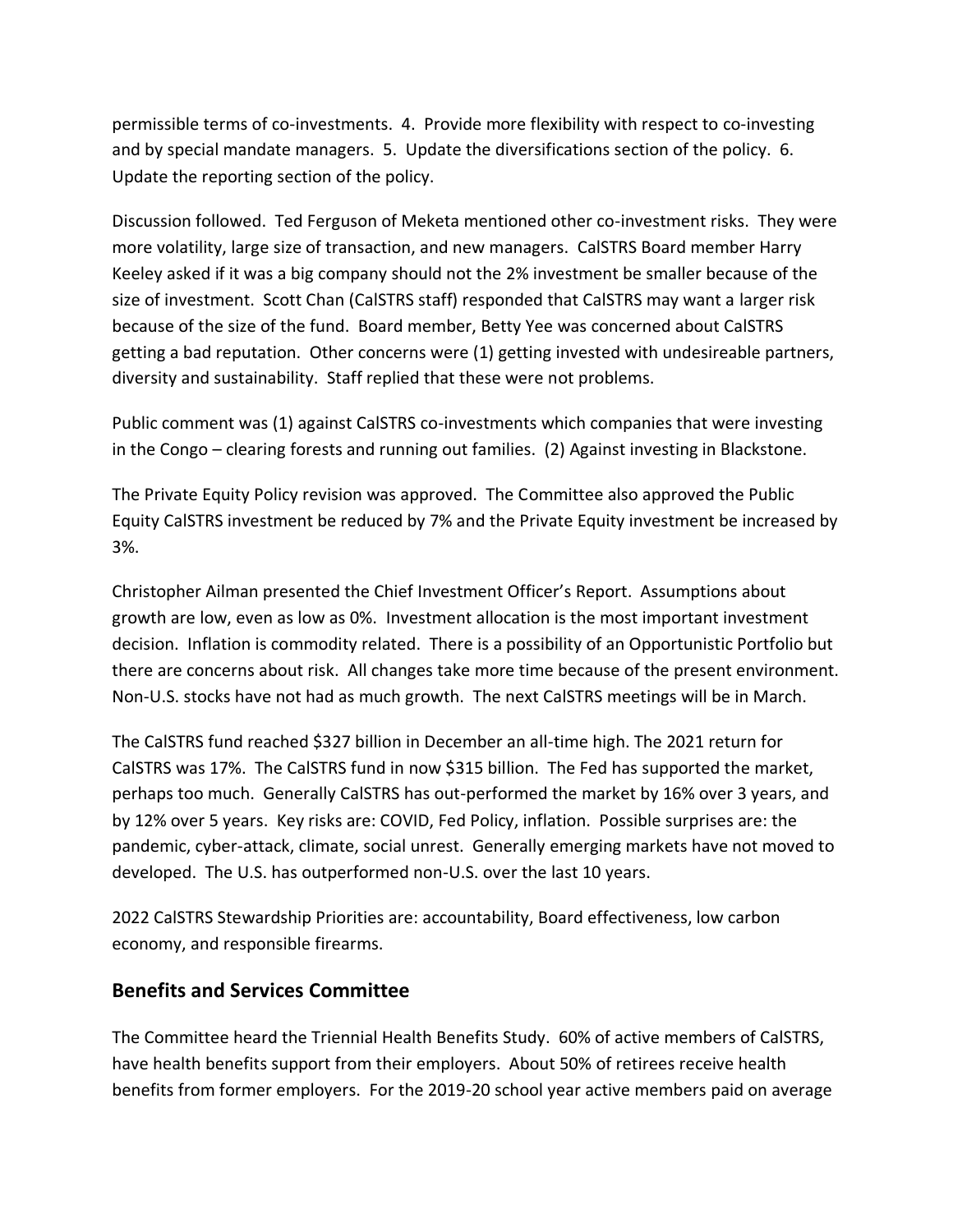\$6,000 for health benefits, while the average for retired members eligible for Medicare the cost was less than \$5,500. Over 60% of employers supported retired members until age 65. Only 8% of employers supported retirees after age 65.

In conclusion, CalSTRS K-12 members appear well covered healthcare until Medicare coverage begins. Once retired, CalSTRS members mostly find medical costs manageable. Community college faculty receive less employer support.

Since COVID CalSTRS has closed all Member Service Centers. CalSTRS transitioned to individual sessions by telephone and Zoom. Attendance has increased by 104% in the last year. CalSTRS has lowered administrative costs along with efficient and effective member services. However, members served through CalSTRS services have dropped from approximately 65,000 in 20-21 to 36,000 in 21-22. The Retirement Readiness team has started traveling in August 2021 and has participated in conferences and events.

#### **Board Governance Committee**

The Committee held 6 regular meetings and one offsite meeting. The Committee reviewed the Board Operating Principles. Suggestions were to add flexibility by (1) Options for meeting format and materials, (2) Possible changes in materials, (3) Possibly adding virtual meetings.

# **Teachers' Retirement Board**

Cassandra Lichnock presented the CEO report. CalSTRS decided to postpone a return to blended environment (return to building) until April 1, 2022. The City of West Sacramento is improving the river walk. CalSTRS member deaths peaked from December 2020 to February 2021. CalSTRS member COVID deaths for actives were 33 females and 48 males. Among CalSTRS retirees deaths were 360 for females and 346 for males. (The proportion of retiree deaths was split 50/50 female and male, because there are more female retirees.)

The Headquarters Expansion Construction project is 50% complete. The new completion date is January 31, 2023. The HEC project will require additional funding. The final cost is expected to be \$318,500,000, up \$18,500,000. The project team requests that the Board approve the additional funding.

Other items of interest were that the mileage rate will increase. It will be 58.5 cents per mile up from 56 cents per mile in 2021. Governor Newson released the proposed budget. The budget includes \$3.7 billion for the annual state contribution to CalSTRS. CalSTRS Board will be setting the 2022-23 state contribution rate at the May meeting. For the past three years the